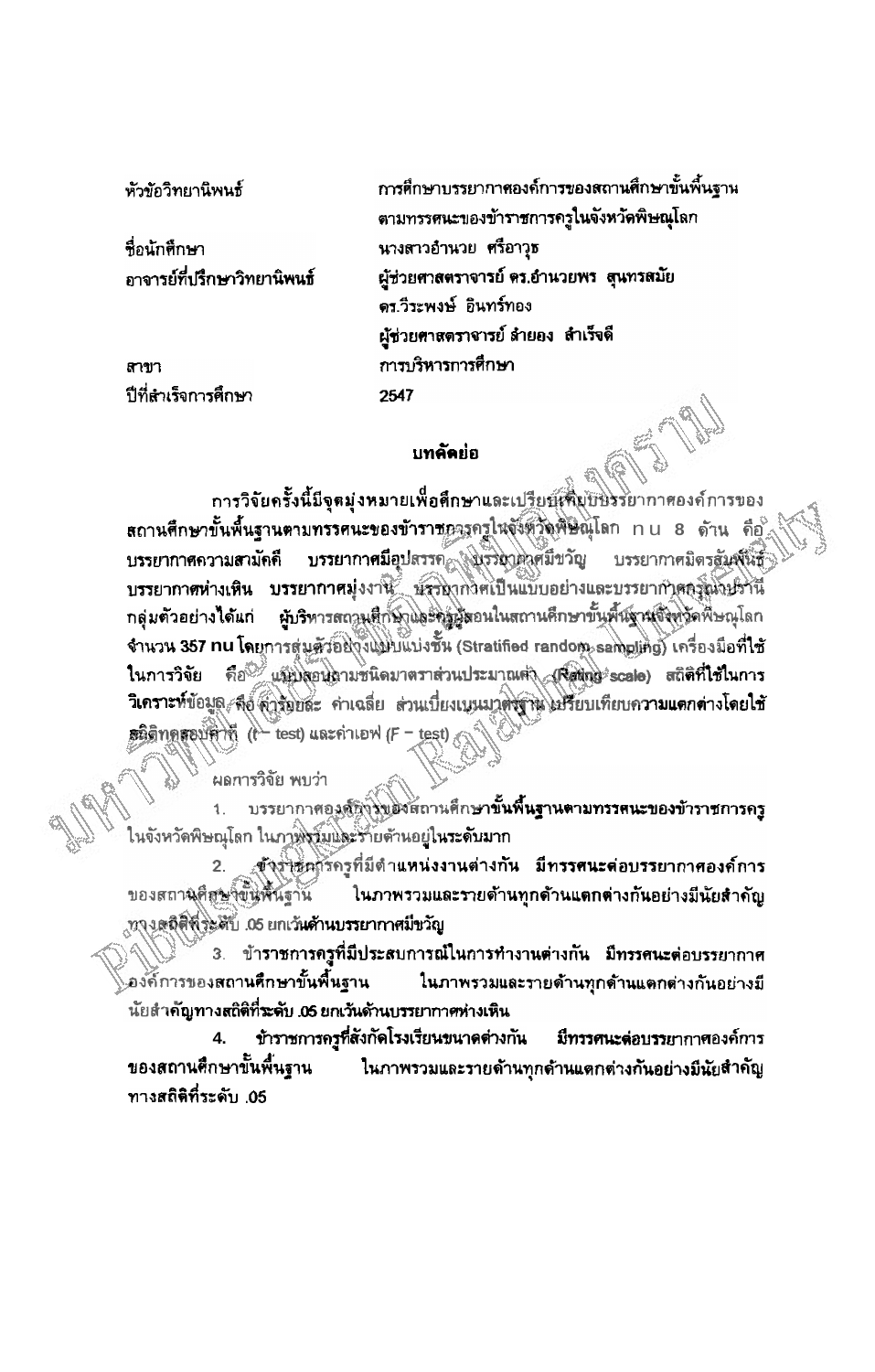| <b>Title</b>    | A STUDY ON ORGANIZATION CLIMATE OF ELEMENTARY   |
|-----------------|-------------------------------------------------|
|                 | SCHOOLS AS PERCEVIED BY TEACHERS IN PHITSANULOK |
| Author          | Miss. Amnuay Sriawut                            |
| <b>Advisors</b> | Assistant Professor Dr. Ammuaypom Soonthonsmai  |
|                 | Dr. Weerapong Inthong                           |
|                 | <b>Assistant Professor Lumyong Samrejdee</b>    |
| Field           | <b>Educational Administration</b>               |
| Year            | 2004                                            |

## **ABSTRACT**

**The purposes of this research were <b>b** study and compare the organization **dimate of elementary** *hods* **as** pceived **by** Leathers **in Phinulok in 8 aspects** : **climate of disengagement. dimate of hindran-, dimate of** *esprit,* **dimate of intimacy, climate of aloofness, dimate of production em@msis, dimate of** thrust **and dimate of consideration.** 

**The sample** were **357 teachers in dmwmhy schd in Phitsanuk which by stratified rendom sampling. The data were collected by rating scale questionnaires. The statistics employed in the analysis of the data were percentage, arithmetic mean, standard deviation t-test and F-test** 

**The results were as follows**:

1. The organization climate of elementary schools as **perceived** by teachers in **Phitanulok were high** Id **both as a whde and all aspects.** 

2. The **organization climate of elementary schools as perceived by different status teachers** were **signficantfy different at -05 in as a whole and at1 except climate of esprit** 

**3.** The organization dimate of elementary schools as perceived by different **working experience teachers** were **significantly diit at -05 in as a whde and all aspects except climate of aloomess.** 

**4. The wnbaticm dimete of dmwrtary schools as by teachers**  whom belong to school that had different size were significantly different at .05 both as a **whde and all aspeds** .